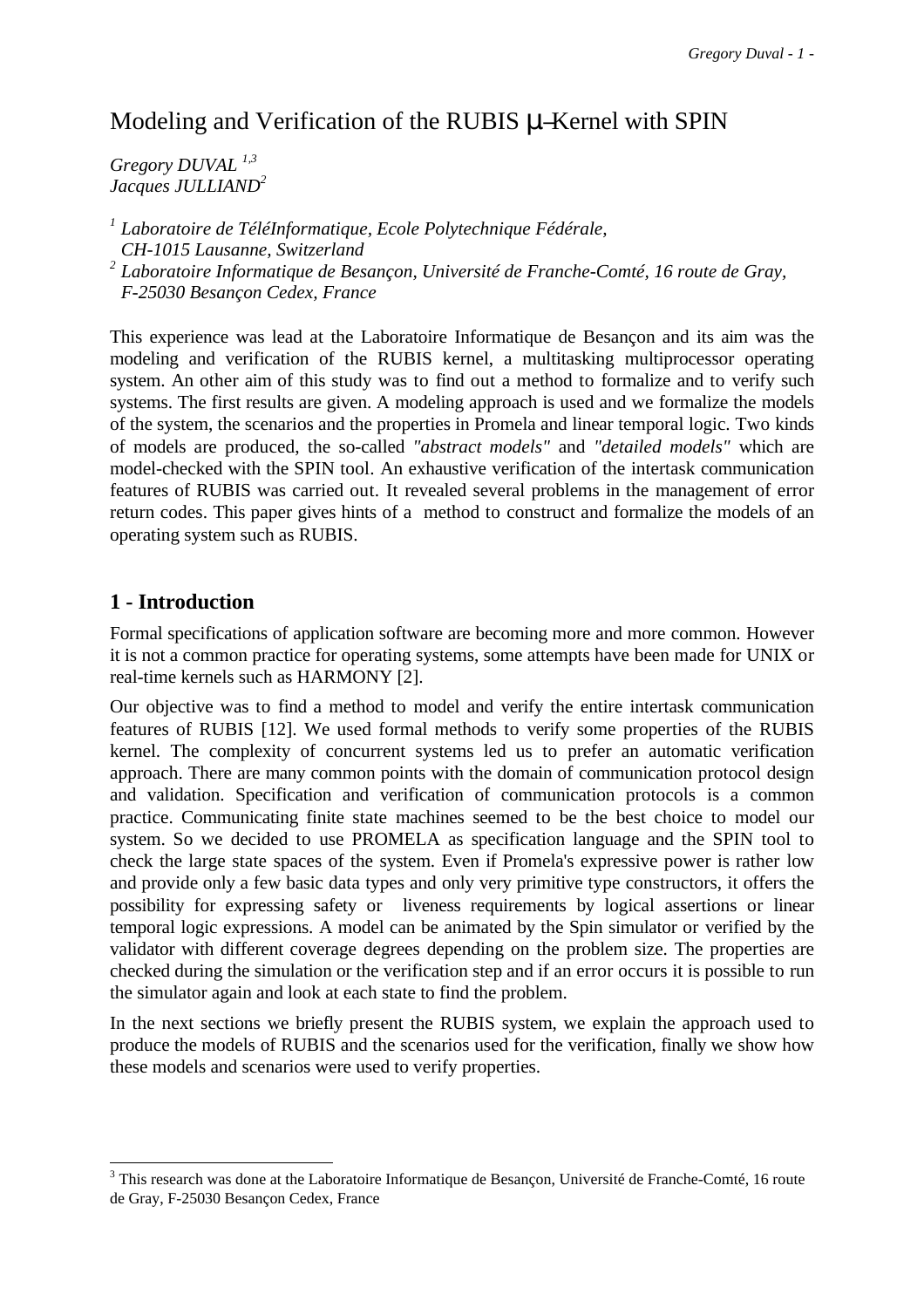# **2 - Rubis Kernel**

RUBIS [12] is a multitasking multiprocessor operating system developed by TELMAT company and is installed on multinode machines, based on Transputers processors. RUBIS is an operating system based on a micro-kernel and system servers. The processes can be located on the same or on distinct processors.

A port can be created by a process using the *PortCreate* primitive and must be published through the system, using *PortPublish* in order be known of the other tasks on all the processors. When a process wants to send data through the system, it has to request a free Port to the appropriate port manager using the *PortLookup* primitive. Synchronous or asynchronous communications are possible with *PortSend*, *PortReceive*, *PortAsend* and *PortAreceive*. When the communication is over, the Port can be unpublished and deleted using the *PortUnpublish* and *PortDelete* primitives. For more details about RUBIS see [12]

# **3 - General approach**

Such a work may be divided into several steps. First of all, we have defined properties of the system which had to be checked. Then models were constructed with different degrees of abstraction. The first models are called abstract models. They just are made from specifications and they do not take the system implementation details into account. Abstract models allowed some verification of the system specifications and a better understanding of the system functionality's. When this kind of model is verified, an other kind of model may be built. They are called detailed models and, this time, they take implementation of the system into account. They have to be an exact reflection of the system behavior. Finally, scenarios have to be defined to check properties.

# **4 - Abstract models**

This kind of models is built by using behavioral and functional specifications of the system and its user guide manual. Abstract models are a user's view of the system. It is impossible to give a systematic approach for constructing an abstract model because the support documents used are informal.

For instance, a port can be defined as in Fig. 4.1. An abstract representation just uses a channel and two boolean variables to synchronize the sender with the receiver when processes are using synchronous communications.

|         | typedef Port_table{                                            |
|---------|----------------------------------------------------------------|
|         | chan messages = [MAX_MESSAGE] of {byte};<br>bool sender_ready; |
|         | bool receiver_ready;                                           |
| $\cdot$ |                                                                |
|         | Port Port_table[NB_PORT];                                      |

**Fig.4.1 — Abstract Representation for Communication Ports**

In Fig 4.2 we can see how the communication primitive *PortSend* which allows to send data synchronously is modeled. The primitive parameters are the port number, the message to send and an error return code. The boolean variables *sender\_ready* and *receiver\_ready* are used to synchronize the receiver and sender processes.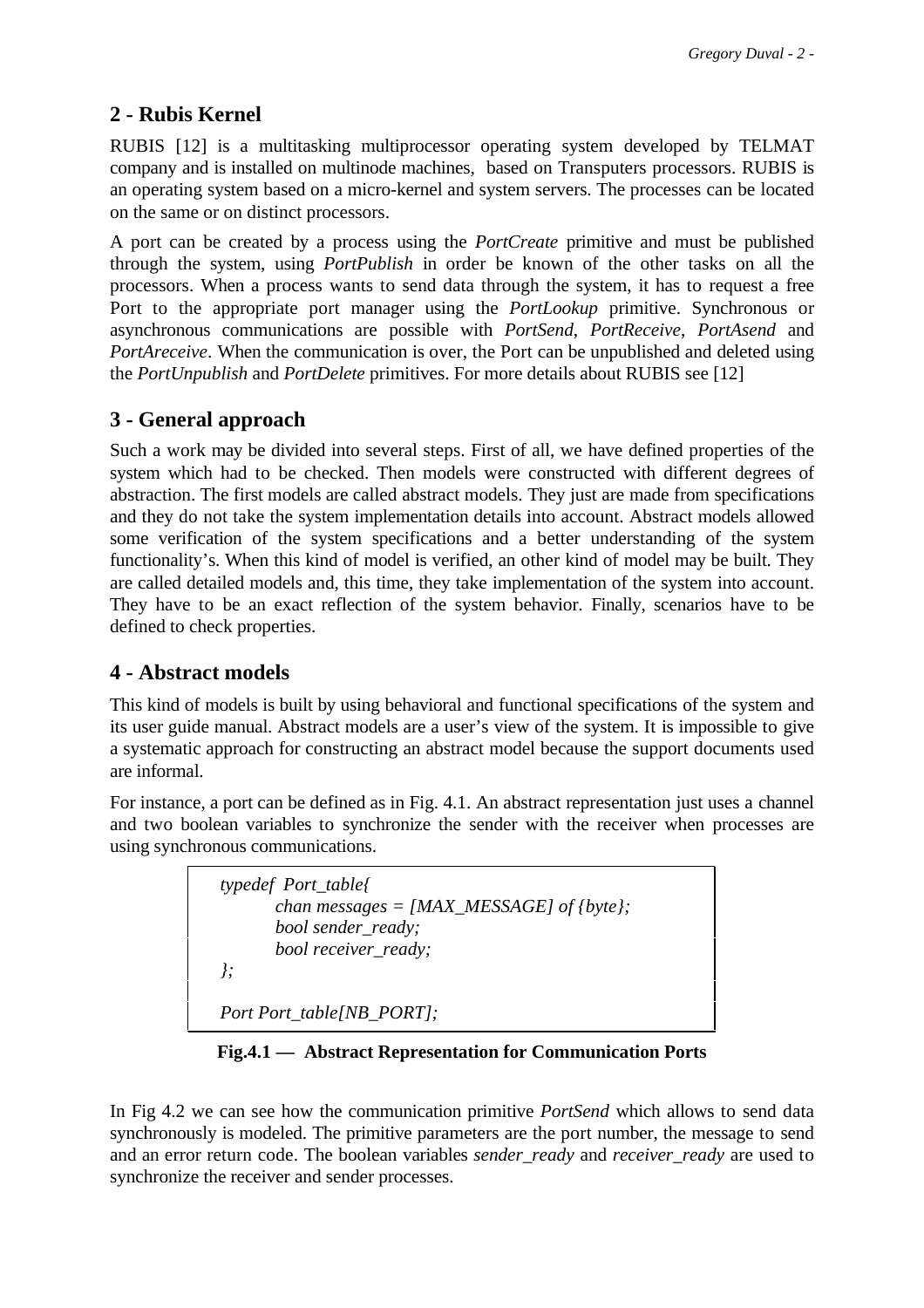*#define PortSend(port\_num,message,error)\ if\* ::(empty(port[port\_num].p) && port[port\_num].receiver\_ready) ->\  *port[port\_num].sender\_ready=TRUE;\ port[port\_num].p!message;\ port[port\_num].sender\_ready=FALSE;\ error=OK;\ :: error=ERROR;\ fi*

**Fig. 4.2 — Abstract Representation for the PortSend Communication Primitive**

### **5 - Detailed models**

This kind of models must faithfully reflect the system behavior. Detailed models are built by using the C code of the system and the high level specifications. For this step it is possible to give transformation rules which can be an assistance to produce models. For instance, if we want to extract an interaction model by rendezvous from an Ada program, we can give transformation rules such as :

$$
\frac{e \mid B \to B'}{e \mid \text{-} taskbody(T, B) \to prototype(T, B')}
$$

$$
\frac{e \mid P \to P'}{e \mid \text{-} taskentry(T, E(P)) \to chan(T\_E, 0, P')}
$$

The first rule states that the body an Ada task *T* may be modeled as a Promela process whose body *B'* is the modeling of body *B*. Similarly, a task entry *E* with parameters *P* may be modeled with a synchronous Promela channel carrying messages of type *P'* (*P'* being the representation in Promela of *P*).

As many rules as possible Ada structures need to be defined. The set of all these rules is the specification of a support tool for automatically extracting an interaction model of a program. For RUBIS it is not so easy to give transformation rules because it is implemented in C and Assembler. Even if it is more difficult, it should be possible to find such rules, the point being the identification of the primitive synchronization mechanisms. In RUBIS this is achieved with two specific assembler statements used for establishing a rendezvous between two processes.

Refinement relation between abstract and detailed models can be shown by using processes equivalence techniques [14].

#### **6 - Scenarios and Verification**

For building scenarios, two kinds of combinatory are applied successively. First topological combinatory are investigated. Fig 6.1 shows a particular scenario where synchronous and asynchronous communications are mixed between four tasks on two processors. Thus it is possible to check at the same time mono and multiprocessors communications with the two kinds of transmission (synchronous and asynchronous). If such a scenario does not produce any error, we may think that the communication mechanism is error free.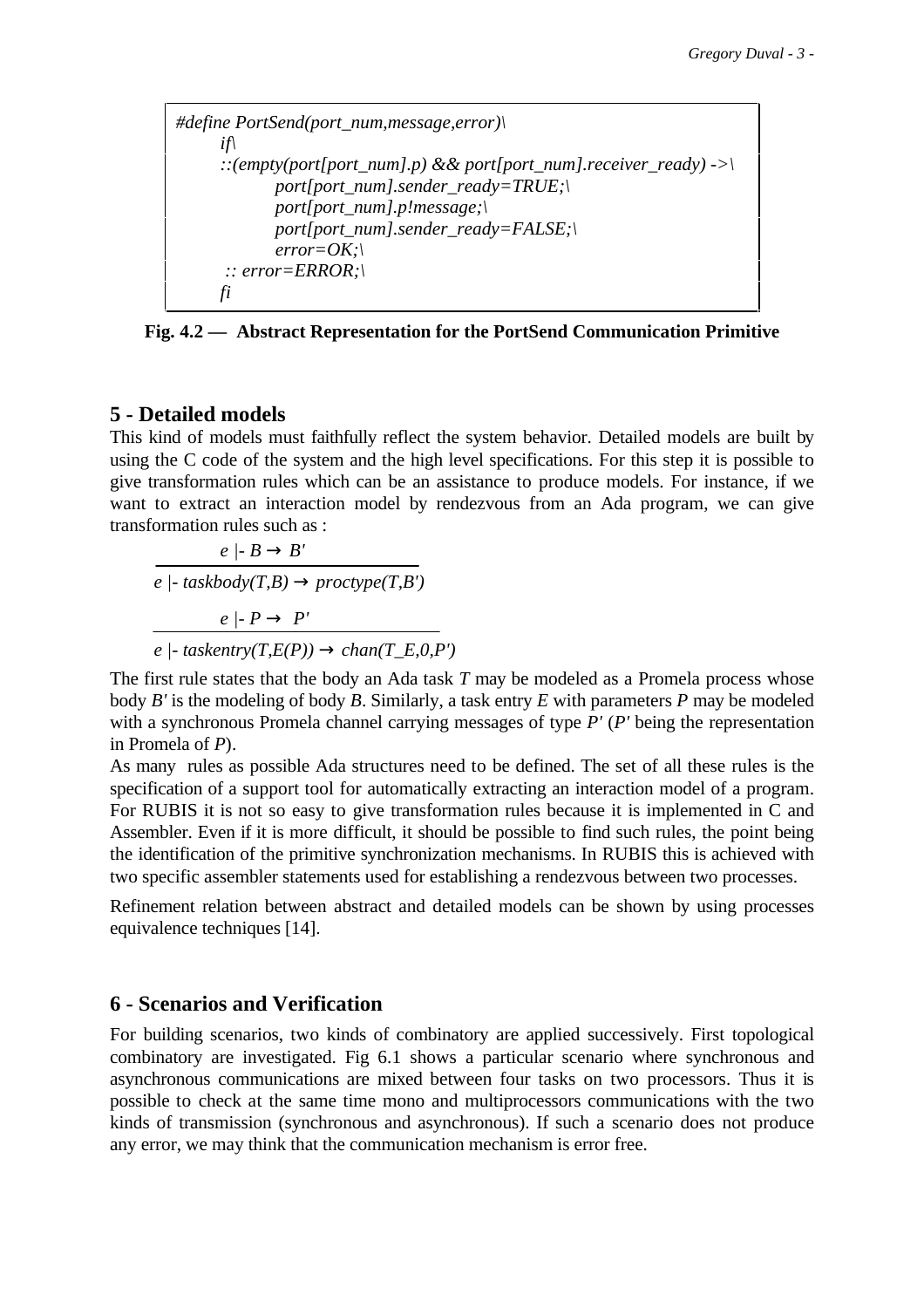

**Fig 6.1 - Mixed Synchronous and Asynchronous Communications**

Second, combinatory of communication situations are studied. For building the scenarios one combines all primitives of the system so as to get the most exhaustive tests set as possible for checking defined properties and to attempt to detect unreachable code. We can list the different communication situations in which a task may be involved. A task may attempt to communicate with a non existing task, an existing task that is not ready to communicate, an existing task that is ready to communicate, an existing task that is already communicating, or it may attempt to communicate through a port which is already in used or which does not exist.

All scenarios which have been verified with abstract models are checked with detailed models too. Properties which can be checked with abstract models are only those which are known by users.

As an example of safety requirement of abstract models, we may consider the fact that Ports need to be in a sound state before being reused for another communication. For the verification of this requirement, some extra variables (*Port\_state*) are added to the specification that record the ports state and the following linear temporal logic property is expressed. It intuitively means that for all Ports *p* numbered from, say *0* to *m*, if *p* is created (with the *PortCreate* primitive) then the related channel needs to be empty.

 $\Box$ (*P*(0)  $\Rightarrow$  *Q*(0) ∧ (*P*(1)  $\Rightarrow$  *Q*(1)) ∧ ... ∧ (*P*(*m*)  $\Rightarrow$  *Q*(*m*))

where :

 $P(p) = (Port\_State[p] = CREATED)$ *Q(p) = (empty(Port[p].messages))*

Fig.6.2 shows the Promela definitions which implement that claim for *m=5*.

*#define P(p) (Port\_State[p] = CREATED) #define*  $Q(p)$  *(empty(Port[p].messages)*<br>#define R ((P(0)->Q(0)) \ (P(1)->  $((P(0)-Q(0)) \wedge (P(1)-Q(1)) \wedge ... \wedge (P(5)-Q(5)))$ */\* ![]R \*/ never{ do :: R :: !R od }*

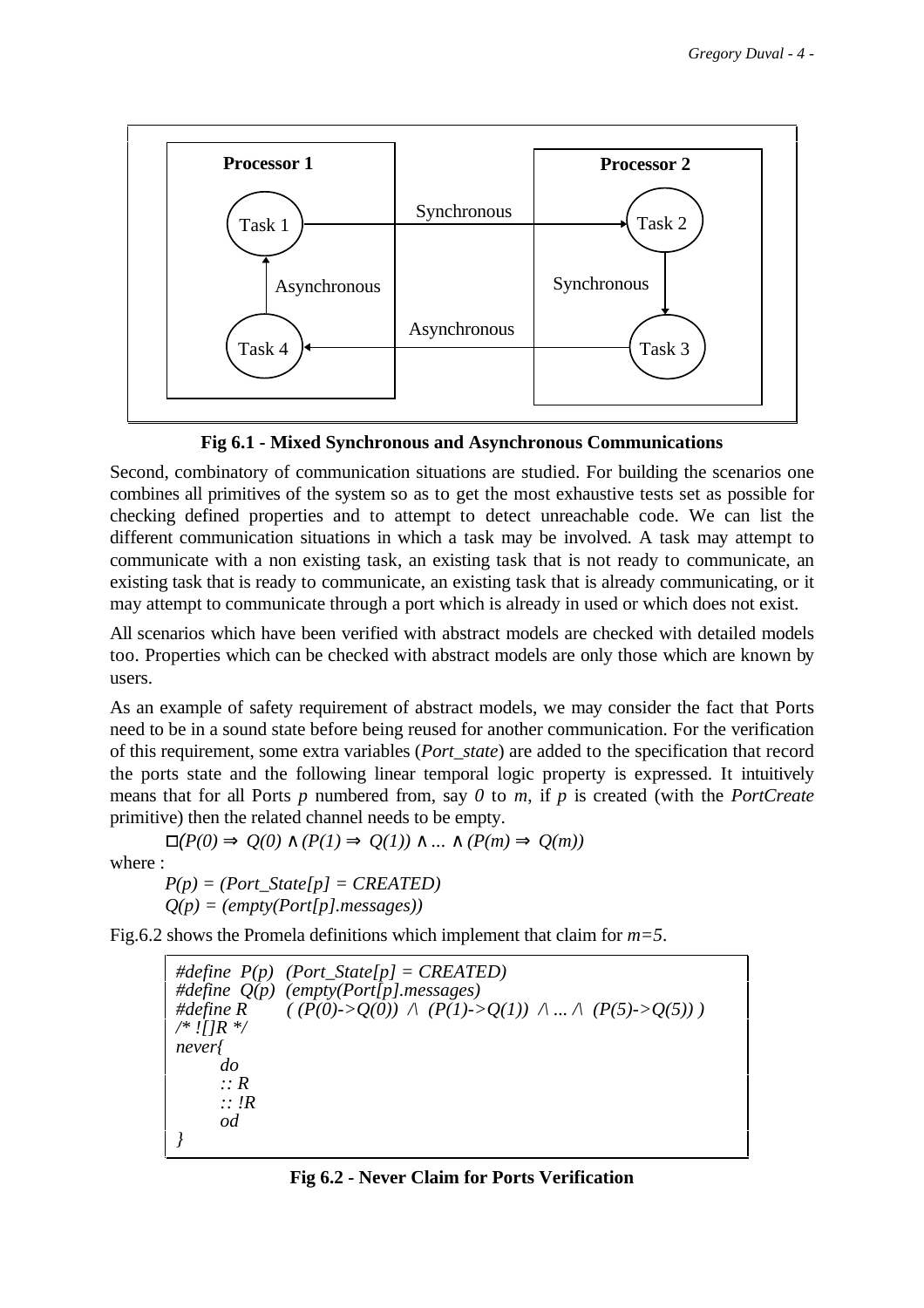Many other properties have to be checked, in particular the preservation of message or port destruction sequences.

For detailed models, many other scenarios depending on the implementation of the system have to be verified. These scenarios serve, for instance, to check the correct behavior of system servers in charge of actual data exchanges.

Fig 6.3 shows the Port manager code and we can see that there are two possible states for a Port Manager. The *INIT* state means that the manager is waiting for a request from any task and the *WORK* state means that the manager is treating a request.

```
proctype Portman(byte pid; int processor){
       T_Message message;
       bool request;
       ...
        State = INIT;
       do
        :: link[processor]?message;
              request=TRUE;
...
             if
              :: (message.request == PORT_SEND) ->
                    State = WORK;
...
                    State = INIT;
              :: (message.request == PORT_RECEIVE) ->
                    State = WORK;
...
                    State = INIT;
              :: else -> assert(0)
             fi;
              request=FALSE;
...
       od;
 }
```
**Fig 6.3 - Port Manager**

The properties we want to verify are :

*P1* : The manager always eventually does a treatment when a request is send to it

*P2* : The manager always return in its initial state after a treatment, namely it will never stay blocked in a treatment sequence.

So we have two properties to check. The first one is that after having received a request in an *INIT* state we must eventually have a *WORK* state. And the second one is that after a *WORK* state we must eventually have an *INIT* state.

*P1* :  $□$  ((*(State = INIT*) ∧ *request*)  $\Rightarrow$   $\Diamond$  (*State = WORK*) )

$$
P2: \Box \text{ } (\text{State} = \text{WORK}) \Rightarrow \Diamond (\text{State} = \text{INIT}) )
$$

The conjunction of *P1* and *P2* is :

 $□(([State=INIT)\land request) \Rightarrow \Diamond(State=WORK)) \land □((State=WORK) \Rightarrow \Diamond(State=INIT))$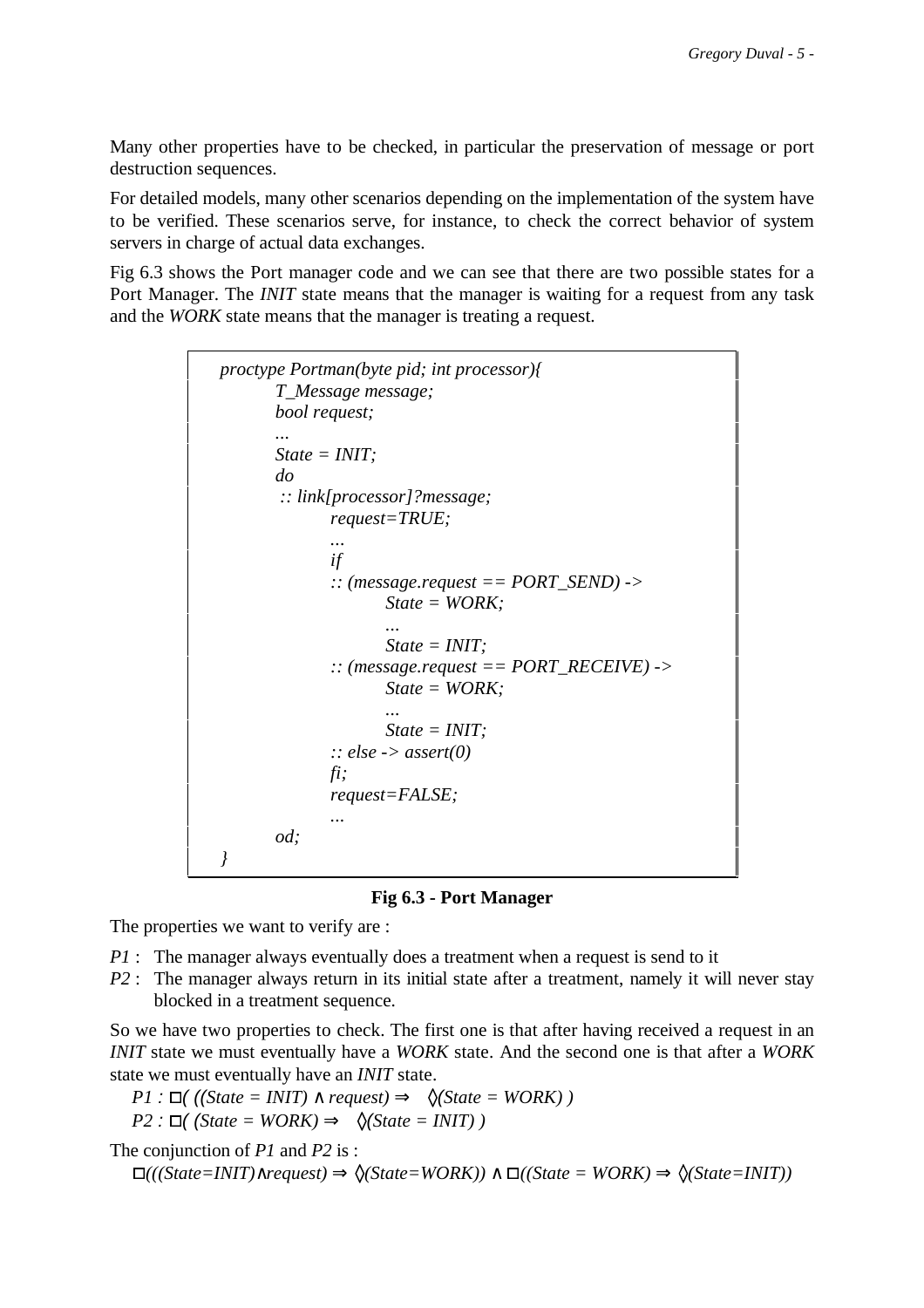which is equivalent to:

$$
\Box( ((State=INIT) \land request) \Rightarrow \Diamond (State=WORK)) \land ((State=WORK) \Rightarrow \Diamond (State=INIT)))
$$

We know that *State* may only take two values, i.e. *State*  $\in$  *{INIT, WORK}*, so we have : *(State = INIT)* ⇔ ¬ *(State = WORK)*

and thus the conjunction of *P1* and *P2* becomes :  $□$ ( ((State=INIT)∧*request*)  $\Rightarrow$   $\Diamond$  (State=INIT)) ∧ ( $\neg$  (State=INIT)  $\Rightarrow$   $\Diamond$ (State=INIT))  $\Box$ 

This claim can be expressed in Promela by using the following simplified *never* claim :

*never{ do :: skip; :: ((State == INIT) && request) -> goto accept\_S;* ::  $\ell$ (*State == INIT*) -> goto accept no *S*; *od; accept\_S : do :: (State == INIT); od; accept\_no\_S : do :: ! (State == INIT); od }*

#### **Fig 6.4 - Liveness Property checked on Port Manager**

Many others properties have to be checked in detailed models. In particular properties for FIFO buffers which have to be empty at the end of a communication. Others scenarios are constructed to fill all buffers of the system. Thus it is possible to check the system's behavior when it is overflowed.

## **7 - Results**

Different kinds of error have been detected. Lots of error were related to error return codes. These error codes were not returned to the calling task and therefore the task did not know that a problem occurred. So the system could continue its work without taking the error into account and from that could result a system crash. Errors concerning memory management were detected too.

### **8 - Conclusion**

This work shows that operating systems are good candidate for formal methods. The complexity of operating systems necessarily breeds conception errors which are difficult to detect manually but are rather easily found with automatic methods. Several models of RUBIS were produced with different levels of abstraction. The more detailed models allowed an exhaustive verification of the intertask communication primitives of the RUBIS kernel.

Because the system already existed, we had a re engineering approach. It could be useful to have tools which can automatically produce models by using the source code of such a system. Even if this tool could only produce interaction models, it would be a great help.